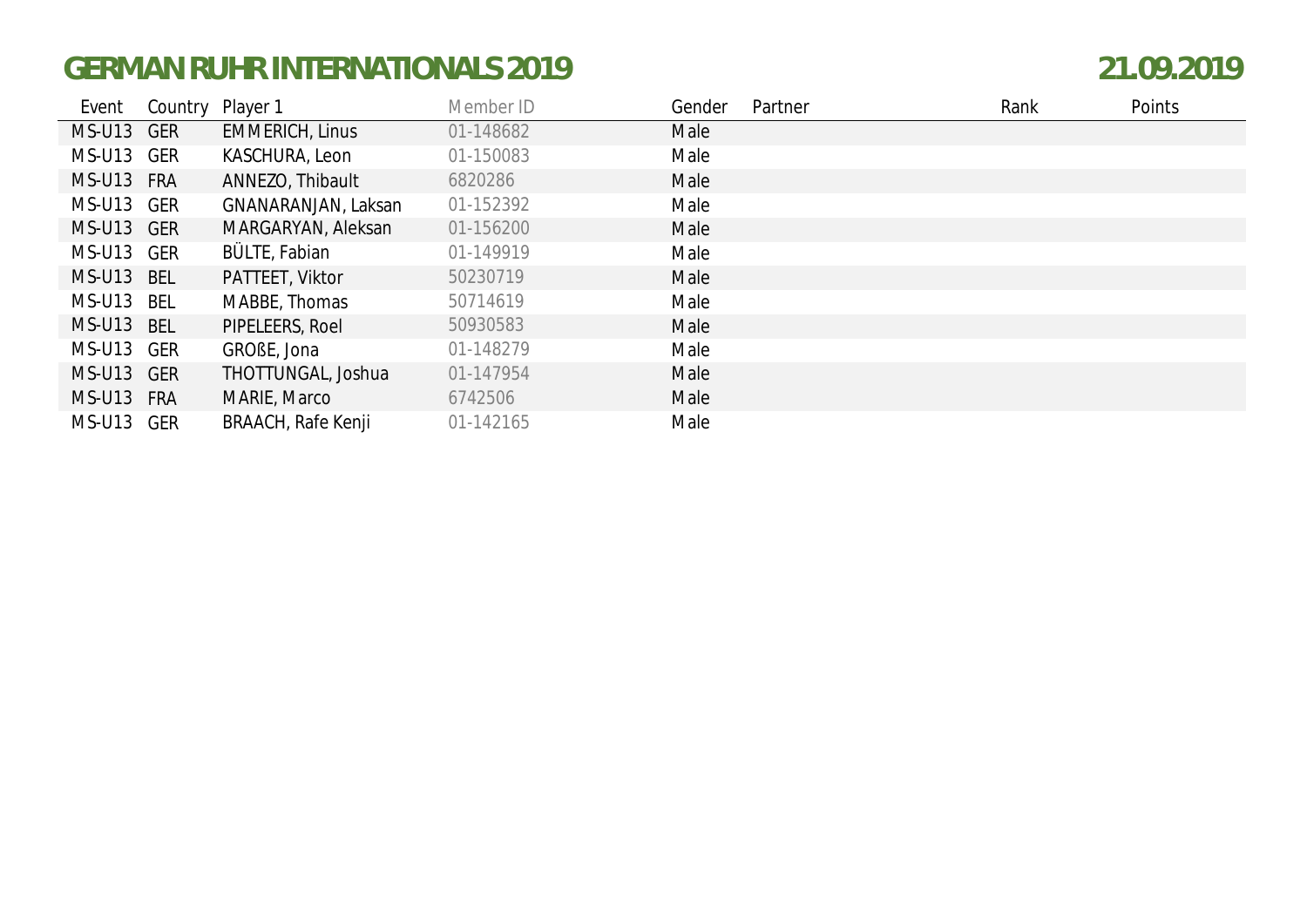| Event         | Country Player 1 |                       | Member ID              | Gender | Partner | Rank | Points |
|---------------|------------------|-----------------------|------------------------|--------|---------|------|--------|
| <b>WS-U13</b> | SCO              | MUIR, Iona            | SC10315                | Female |         |      |        |
| <b>WS-U13</b> | GER              | KLEBAN, Isabel        | 01-145761              | Female |         |      |        |
| WS-U13 GER    |                  | BONNEMANN, Lisa Paula | 01-147903              | Female |         |      |        |
| WS-U13 FRA    |                  | TOUZÉ, Aurore         | FRA-TouzeAurore        | Female |         |      |        |
| <b>WS-U13</b> | <b>FRA</b>       | DEPAGNE, Romance      | FRA-DepagneRomance     | Female |         |      |        |
| WS-U13 FRA    |                  | <b>GAUTIER, Lily</b>  | <b>FRA-GautierLily</b> | Female |         |      |        |
| WS-U13 GER    |                  | BARTSCH, Juna         | 01-152102              | Female |         |      |        |
| WS-U13 GER    |                  | SARKAR, Shreya        | 01-149915              | Female |         |      |        |
| WS-U13 GER    |                  | FEIN, Marie Paulina   | 01-154173              | Female |         |      |        |
| WS-U13 BEL    |                  | VAN PARYS, Lieke      | 50342126               | Female |         |      |        |
| <b>WS-U13</b> | <b>BEL</b>       | <b>BOONEN, Fae</b>    | 50096781               | Female |         |      |        |
| <b>WS-U13</b> | BEL              | DAUPHINAIS, Noa       | 30007379               | Female |         |      |        |
| <b>WS-U13</b> | <b>BEL</b>       | SCHOLLEN, Jorun       | 50820680               | Female |         |      |        |
| <b>WS-U13</b> | GER              | <b>IFFLAND, Maike</b> | 01-148281              | Female |         |      |        |
| WS-U13 GER    |                  | NISCHK, Anna          | 01-150049              | Female |         |      |        |
| <b>WS-U13</b> | GER              | THOTTUNGAL, Isabella  | 01-147953              | Female |         |      |        |
| <b>WS-U13</b> | <b>FRA</b>       | HOUCHOU, Émilie       | FRA-HouchouEmilie      | Female |         |      |        |
| <b>WS-U13</b> | BEL              | VANWONTERGHEM, Tammi  | BEL-VanwonterghemTammi | Female |         |      |        |
| <b>WS-U13</b> | <b>SUI</b>       | RAMINHOS, Ilena       | SUI-Raminhosllena      | Female |         |      |        |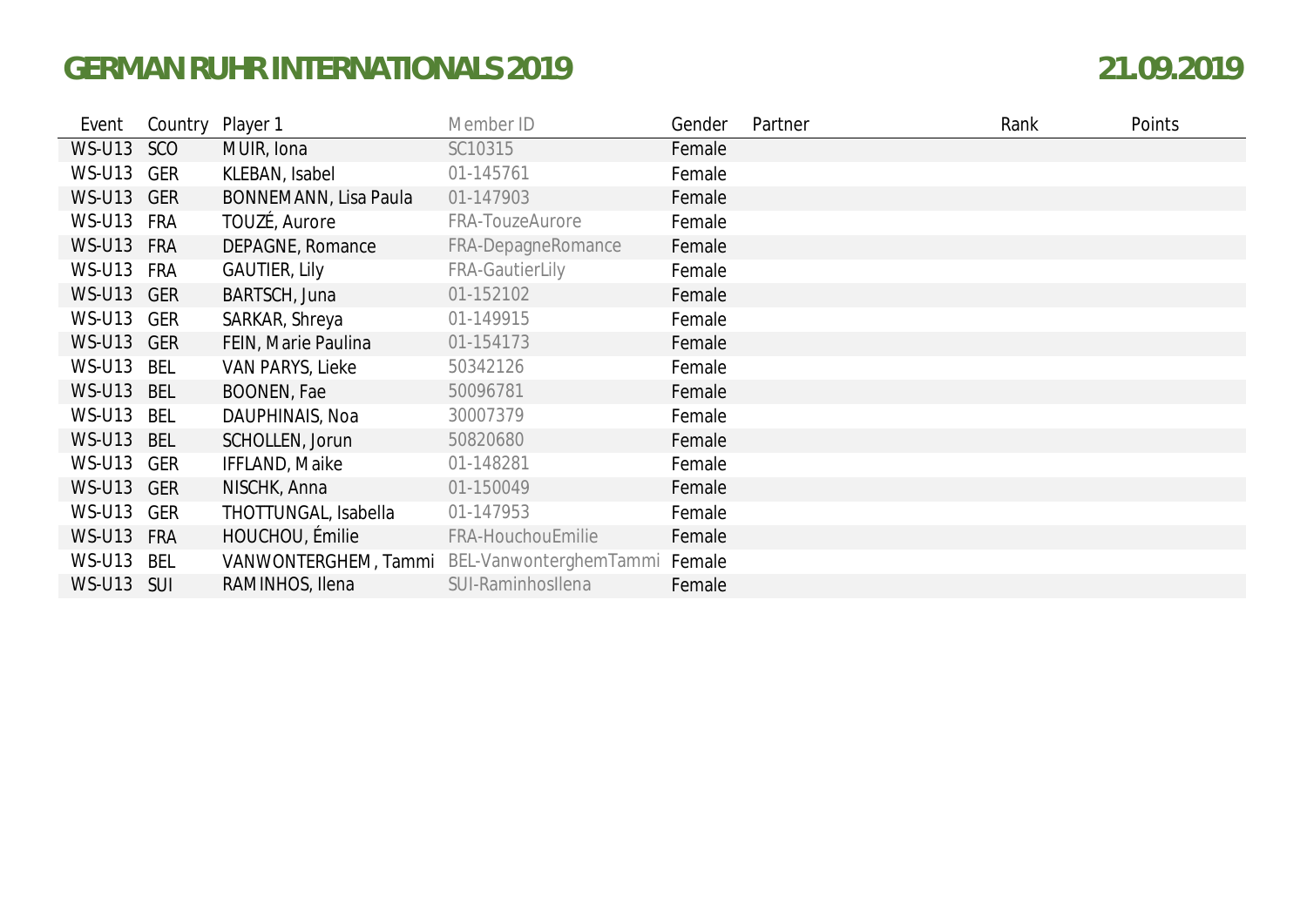| Event      | Country Player 1 |                        | Member ID             | Gender | Partner                | Rank | Points |
|------------|------------------|------------------------|-----------------------|--------|------------------------|------|--------|
| MD-U13 GER |                  | <b>EMMERICH, Linus</b> | 01-148682             | Male   | KASCHURA, Leon         |      |        |
| MD-U13 GER |                  | KASCHURA, Leon         | 01-150083             | Male   | <b>EMMERICH, Linus</b> |      |        |
| MD-U13 FRA |                  | ANNEZO, Thibault       | 6820286               | Male   | PATTEET, Viktor        |      |        |
| MD-U13 BEL |                  | PATTEET, Viktor        | 50230719              | Male   | ANNEZO, Thibault       |      |        |
| MD-U13 GER |                  | GNANARANJAN, Laksan    | 01-152392             | Male   | MOSKO, Noah            |      |        |
| MD-U13 GER |                  | MOSKO, Noah            | 01-151942             | Male   | GNANARANJAN, Laksan    |      |        |
| MD-U13 BEL |                  | MABBE, Thomas          | 50714619              | Male   | PIPELEERS, Roel        |      |        |
| MD-U13 BEL |                  | PIPELEERS, Roel        | 50930583              | Male   | MABBE, Thomas          |      |        |
| MD-U13 FRA |                  | MARIE, Marco           | 6742506               | Male   | DELABROSSE, Gaspard    |      |        |
| MD-U13 FRA |                  | DELABROSSE, Gaspard    | FRA-DelabrosseGaspard | Male   | MARIE, Marco           |      |        |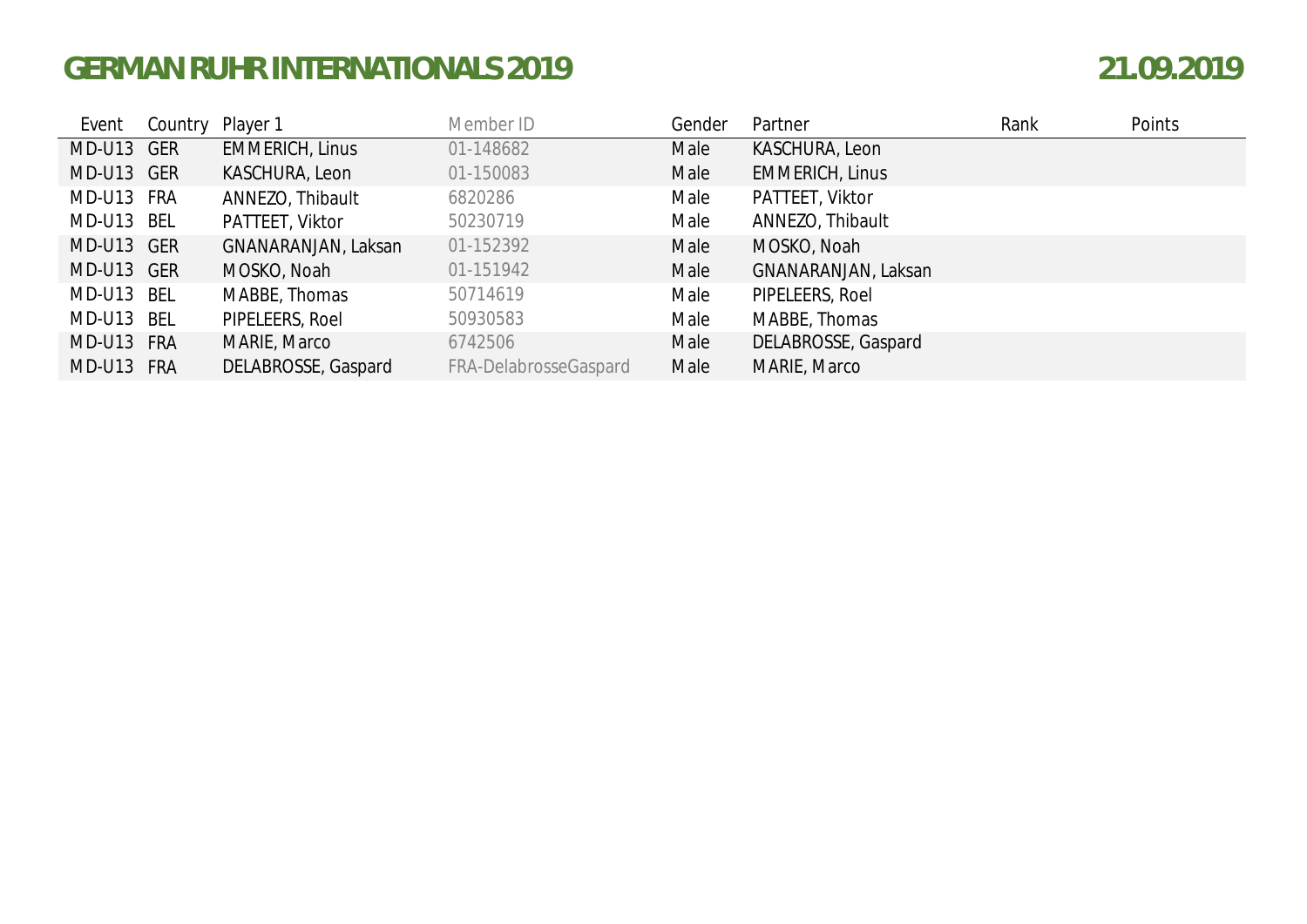| Event         | Country    | Player 1              | Member ID                                          | Gender | Partner               | Rank | Points |
|---------------|------------|-----------------------|----------------------------------------------------|--------|-----------------------|------|--------|
| <b>WD-U13</b> | <b>GER</b> | SARKAR, Shreya        | 01-149915                                          | Female | KLEBAN, Isabel        |      |        |
| WD-U13 GER    |            | KLEBAN, Isabel        | 01-145761                                          | Female | SARKAR, Shreya        |      |        |
| WD-U13 GER    |            | BONNEMANN, Lisa Paula | 01-147903                                          | Female | IFFLAND, Maike        |      |        |
| WD-U13 GER    |            | IFFLAND, Maike        | 01-148281                                          | Female | BONNEMANN, Lisa Paula |      |        |
| WD-U13 FRA    |            | DEPAGNE, Romance      | FRA-DepagneRomance                                 | Female | <b>GAUTIER, Lily</b>  |      |        |
| WD-U13 FRA    |            | <b>GAUTIER, Lily</b>  | <b>FRA-GautierLily</b>                             | Female | DEPAGNE, Romance      |      |        |
| WD-U13 GER    |            | BARTSCH, Juna         | 01-152102                                          | Female | FEIN, Marie Paulina   |      |        |
| WD-U13 GER    |            | FEIN, Marie Paulina   | 01-154173                                          | Female | BARTSCH, Juna         |      |        |
| <b>WD-U13</b> | <b>BEL</b> | DAUPHINALS, Noa       | 30007379                                           | Female | VANWONTERGHEM, Tammi  |      |        |
| <b>WD-U13</b> | BEL        |                       | VANWONTERGHEM, Tammi BEL-VanwonterghemTammi Female |        | DAUPHINALS, Noa       |      |        |
| WD-U13 BEL    |            | SCHOLLEN, Jorun       | 50820680                                           | Female | GIESEKE, Fanny        |      |        |
| WD-U13 GER    |            | GIESEKE, Fanny        | 01-148280                                          | Female | SCHOLLEN, Jorun       |      |        |
| WD-U13 BEL    |            | VAN PARYS, Lieke      | 50342126                                           | Female | BOONEN, Fae           |      |        |
| WD-U13 BEL    |            | BOONEN, Fae           | 50096781                                           | Female | VAN PARYS, Lieke      |      |        |
| WD-U13 GER    |            | NISCHK, Anna          | 01-150049                                          | Female | THOTTUNGAL, Isabella  |      |        |
| WD-U13 GER    |            | THOTTUNGAL, Isabella  | 01-147953                                          | Female | NISCHK, Anna          |      |        |
| WD-U13        | <b>FRA</b> | TOUZÉ, Aurore         | FRA-TouzeAurore                                    | Female | HOUCHOU, Émilie       |      |        |
| WD-U13 FRA    |            | HOUCHOU, Émilie       | FRA-HouchouEmilie                                  | Female | TOUZÉ, Aurore         |      |        |